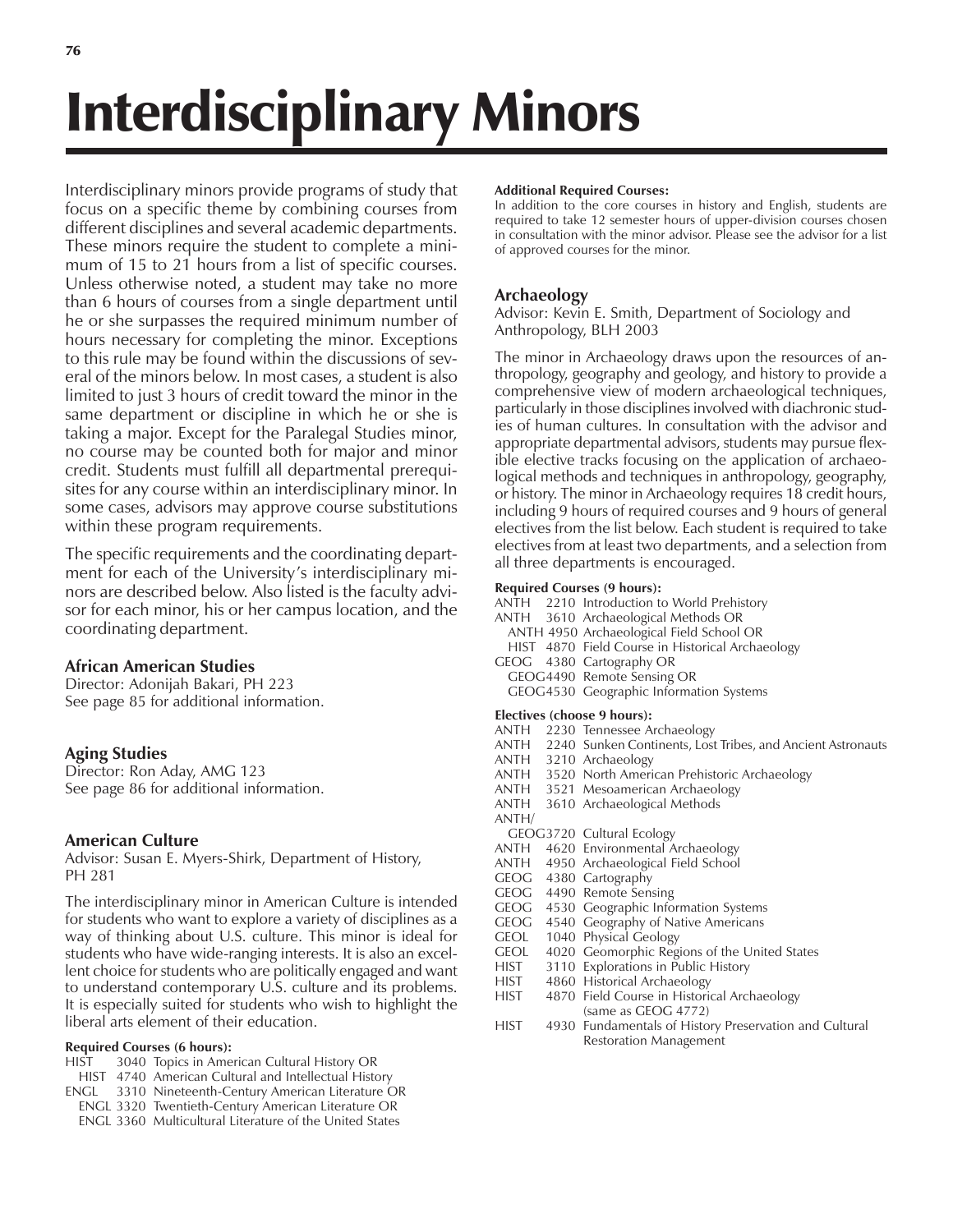#### **Asian Studies**

Advisor: Ida Fadzillah, Department of Sociology and Anthropology, PH 316

The minor in Asian Studies is designed to provide students an opportunity to examine the cultures, economies, geography, histories, governments, philosophies, politics, and religions of Asia. The minor requires 18 semester hours within an interdisciplinary structure. All students pursuing the minor are required to take 6 hours from the core and 12 hours from the general electives. Directed readings, special topics, internships, or language instruction in any pertinent department may be pursued with prior approval of the minor advisor. No more than 6 hours of these courses may be counted towards the minor.

#### **Core (6 hours):**

|      | ANTH 3510 Peoples and Cultures of Asia |
|------|----------------------------------------|
|      | GEOG 3440 Geography of Asia            |
| P S  | 3310 Comparative Asian Governments     |
| PHIL | 3200 Oriental Thought                  |
|      |                                        |

#### **Electives (12 hours):**

| <b>ANTH</b> | 3510 Peoples and Cultures of Asia         |
|-------------|-------------------------------------------|
| ECON        | 3540 Japanese Economy and Business        |
| <b>GEOG</b> | 3440 Geography of Asia                    |
| <b>GEOG</b> | 4500 Geography of the Middle East         |
| HIST        | 3080 Topics in Modern Middle East History |
| <b>HIST</b> | 4440 The Middle East                      |
| <b>HIST</b> | 4450 Japan                                |
| <b>HIST</b> | 4460 China                                |
| PHIL        | 3200 Oriental Thought                     |
| P S         | 3190 Middle East Politics                 |
| P S         | 3310 Comparative Asian Governments        |
| R S         | 4050 Judaism, Christianity, and Islam     |

#### **Business Administration**

Advisor: Jill Austin, Department of Management and Marketing, BAS N121

The minor in Business Administration provides students with an overview of business. Business disciplines represented by the required courses in the minor include accounting, business law, computer information systems, finance, management, and marketing. The minor is designed for students who need a general knowledge of business as a foundation for work in their disciplines of study. A 2.00 GPA is required.

#### **Required Courses (18 hours):**

- INFS 2200 Introduction to Microcomputing OR
- INFS 3100 Principles of Management Information Systems
- ACTG 3000 Survey of Accounting for General Business OR
- ACTG 2110, 2120 Principles of Accounting I, II
- FIN 3000 Principles of Financial Management OR
- FIN 3010 Business Finance
- BLAW 3400 Legal Environment of Business OR BLAW 3430 Commercial Law
- 
- MGMT 3610 Principles of Management<br>MKT 3820 Principles of Marketing 3820 Principles of Marketing

#### **Classical Studies**

Advisor: Rosemary Kew, Department of Foreign Languages and Literatures, BDA 328

The minor in Classical Studies is designed to increase students' knowledge of ancient Greece and Rome and of their continuing influence through the ages. Students are required to complete two courses of Intermediate Latin (2010 and 2020), for which the prerequisites are LATN 1010 and 1020 or equivalent. A placement test is available in the Department of Foreign Languages and Literatures.

## **Required courses (6 hours):**

2010 Intermediate Latin I

LATN 2020 Intermediate Latin II

#### **Electives (12 hours):**

- ENGL 2020 Themes in Literature and Culture
- ENGL 3390 Classical Mythology
- ENGL 3400 European Literature to 1400<br>PHIL 1030 Introduction to Philosophy
- 1030 Introduction to Philosophy
- PHIL 4010 History of Ancient and Medieval Philosophy
- PHIL 4020 History of Modern Philosophy<br>HIST 4410 Classical History
- 4410 Classical History
- P S 4230 Classical Political Theory
- U H 3500 Junior Interdisciplinary Seminar (Greek Culture)\*
- U H 4600 Senior Interdisciplinary Seminar\*

*\*GPA of 3.00 required*

#### **Early Modern European Studies**

Advisor: Pat Conley, Department of Foreign Languages and Literatures, BDA 301

The minor in Early Modern European Studies requires 18 hours and is designed to increase students' knowledge of European cultures during the period from the end of the Middle Ages through the nineteenth century.

#### **Select 18 hours from the following:**

| ART         | 3910 Renaissance Art History                                    |
|-------------|-----------------------------------------------------------------|
| GEOG        | 3430 Geography of Europe                                        |
| <b>GEOG</b> | 3460 Geography of the Former Soviet Union                       |
| <b>HIST</b> | 1010 Survey Western Civilization I                              |
| <b>HIST</b> | 4240 Europe: Absolutism and Enlightenment                       |
| HIST        | 4250 Europe: The French Revolution and Napoleon                 |
| HIST        | 4270 Europe: 1815-1900                                          |
| HIST        | 4310 Germany to 1870                                            |
| <b>HIST</b> | 4330 Russia to the Twentieth Century                            |
| <b>HIST</b> | 4350 England to 1783                                            |
|             |                                                                 |
| Languages:  |                                                                 |
| FREN        | 1010, 1020, 2010, 2020, Elementary I, II and Intermediate I, II |
| <b>GERM</b> | 1010, 1020, 2010, 2020, Elementary I, II and Intermediate I, II |
| SPAN        | 1010, 1020, 2010, 2020, Elementary I, II and Intermediate I, II |
| RUSS        | 1010, 1020, 2010, 2020, Elementary I, II and Intermediate I, II |
| LATN        | 1010, 1020, Elementary I, II                                    |
| Literature: |                                                                 |
|             | ENGL 3120 English Literature: The Sixteenth Century             |
|             | ENGL 3210 English Literature: Restoration and Eighteenth        |
|             | Century                                                         |
| $-1$        |                                                                 |

- ENGL 3220 English Literature: 1790-1850
- ENGL 3230 English Literature: The Victorian Period
- ENGL 4420 European Literature: 1400-1800
- FREN 3050 Survey of French Literature and Culture (Middle Ages–1800)
- FREN 4030 Topics in Nineteenth-Century French Literature
- FREN 4060 Topics in Neoclassical French Literature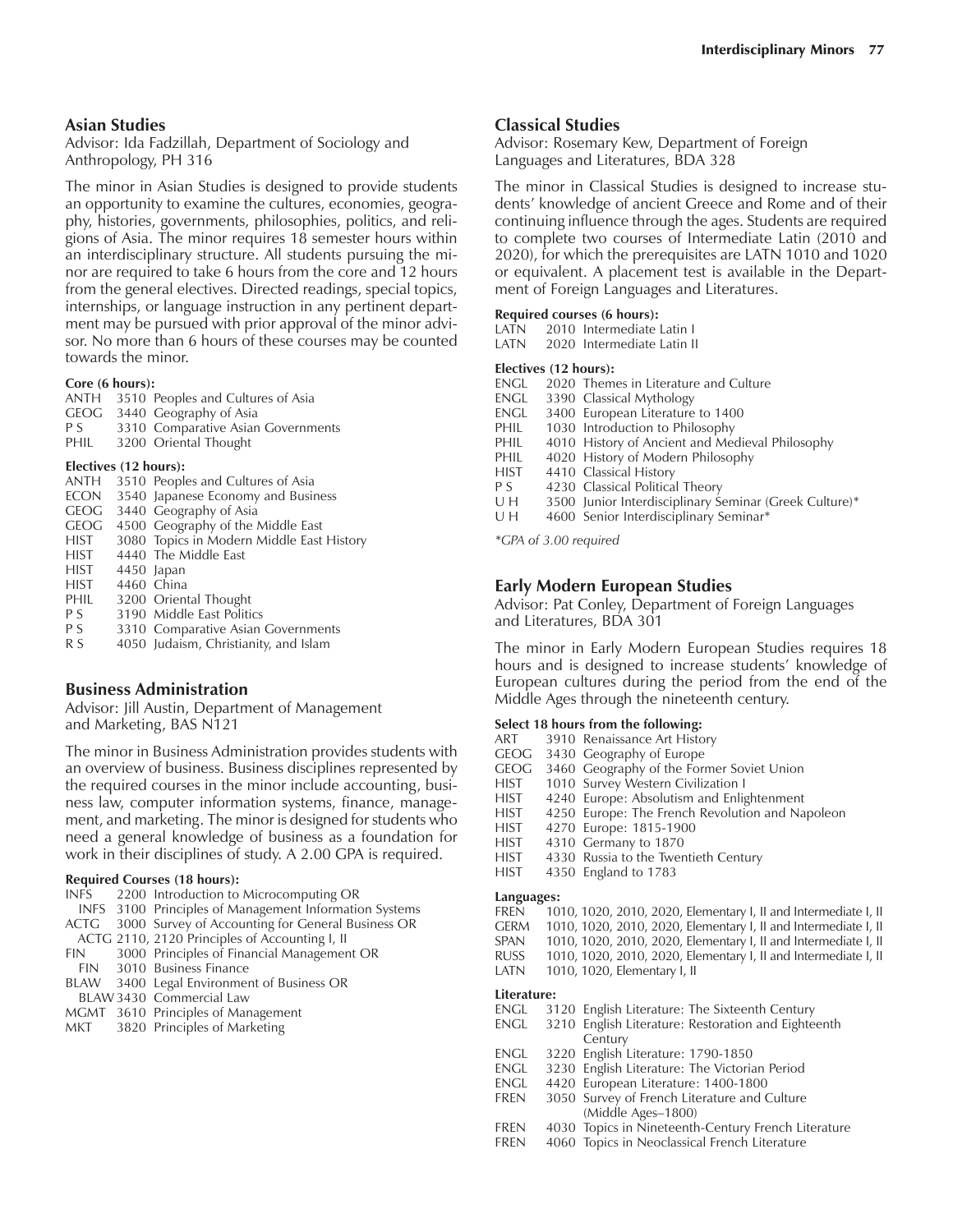| <b>GERM</b> | 3050 Survey of German Culture                       |
|-------------|-----------------------------------------------------|
| <b>GERM</b> | 4010 Topics in German Literature and Culture        |
| <b>GERM</b> | 4020 German Literature: 1725-1880                   |
| SPAN        | 3060 Introduction to Hispanic Culture               |
| SPAN        | 4020 Spanish Literature I                           |
| <b>MUHL</b> | 4630 Seventeenth- and Eighteenth-Century Music*     |
| <b>MUHL</b> | 4640 Nineteenth-Century Music*                      |
| <b>PHIL</b> | 4020 History of Modern Philosophy                   |
| P S         | 4230 Classical Political Theory                     |
| <b>THEA</b> | 4800 Theatre History I: Greek Period to Restoration |
| THEA        | 4810 Theatre History II: Restoration to Present     |
|             |                                                     |

*\*By permission of instructor only*

#### **Entertainment Technology**

Advisor: Cosette Collier, Department of Recording Industry, COMM 221

The Entertainment Technology minor is designed for students who want either to broaden or to focus their knowledge of various technologies that support the entertainment industry. Students should consult with the minor advisor before enrolling in minor classes. Courses may not be used to complete major or other minor requirements as well. Courses taken to complete General Education requirements may be used to complete minor requirements. This minor requires a 2.00 GPA in all coursework. Students must complete 18 hours from the courses listed below. Some courses may have prerequisites.

#### **Select 18 hours from the following:**

|              | belect To hours from the following.                      |
|--------------|----------------------------------------------------------|
|              | ETIS 1310 Basic Technical Drawing and Sketching          |
| ET           | 3610 Introduction to Electricity and Electronics         |
| ET           | 4640 Industrial Electricity                              |
| <b>THEA</b>  | 2110 Stagecraft                                          |
| THEA         | 3000 Sound Design for Arts and Entertainment             |
| THEA         | 3100 Make-Up Techniques for Performers                   |
| THEA         | 3200 Introduction to Costume for Arts and Entertainment  |
| <b>THEA</b>  | 3400 Introduction to Lighting for Arts and Entertainment |
| <b>THEA</b>  | 4000 Advanced Sound Design for Arts and Entertainment    |
| THEA         | 4100 Special Effects Make-Up                             |
| THEA         | 4200 Costume Technology and Production                   |
| THEA         | 4220 Costume Design for Arts and Entertainment           |
| THEA         | 4390 Topics in Scenography                               |
| THEA         | 4400 Intermediate Lighting for Arts and Entertainment    |
| RIM <b>R</b> | 1230 Musicianship for Engineers                          |
| <b>RIM</b>   | 3010 Audio for Media (not for RI majors)                 |
| <b>RIM</b>   | 3450 Advanced Musicianship for Engineers                 |
| <b>RIM</b>   | 4190 Principles and Practices of Electronic Music        |
|              | (not for RI Production and Technology majors)            |
| <b>RIM</b>   | 4200 Applied Digital Audio                               |
| <b>RIM</b>   | 4290 Electronic Music II                                 |
| <b>RIM</b>   | 4320 Concert Promotion and Touring                       |
| <b>RIM</b>   | 4400 Techniques of Recording                             |
| RIM          | 4440 Critical Listening                                  |
| <b>RIM</b>   | 4560 Concepts and Development of Multichannel Audio      |
| <b>RIM</b>   | 4570 The Art of Soundtrack Design                        |
| RIM/         |                                                          |
| EMC          | 4580 Disk-Based Audio Post-Production                    |
| <b>RIM</b>   | 4590 MIDI Studio Techniques                              |
| <b>RIM</b>   | 4650 Advanced Technology of Recording                    |
| RIM.         | 4660 Advanced Music Engineering                          |
| <b>RIM</b>   | 4670 Studio Production                                   |
| <b>RIM</b>   | 4910 Advanced Production Seminar                         |
| EMC          | 3040 Electronic Graphics for Television                  |
| EMC.         | 3120 Sight, Sound, and Motion                            |

- EMC 3130 Television Production<br>EMC 3140 Multi-Camera Directir 3140 Multi-Camera Directing and Producing EMC 3150 Single-Camera Directing and Producing EMC 3300 Introduction to Digital Animation<br>FMC 3310 Intermediate Digital Animation 3310 Intermediate Digital Animation EMC 3420 Corporate Video<br>EMC 4940 Advanced Semin EMC 4940 Advanced Seminar - Electronic Media Production<br>PHOT 2050 Basic Black and White Photography 2050 Basic Black and White Photography
- PHOT 3200 Still Digital Imaging<br>PHYS 1600 Physics of Music
- 1600 Physics of Music

*NOTES: Recording Industry majors electing the Entertainment Technology minor are required to maintain a 2.00 GPA on all coursework in the minor in order to graduate.*

*Minors in Entertainment Technology are urged to be aware of course prerequisites and co-requisites.*

#### **Entrepreneurship**

Advisors: Marsha Smith, Department of Business Education, Marketing Education, and Office Management, BAS N450; John Mullane, Department of Management and Marketing, BAS N110

The Entrepreneurship minor requires 21 hours and focuses on special competencies needed for planning, organizing, and operating a new venture or small business.

#### **Required Courses (21 hours):**

|       | BMOM 1400 Introduction to Business                  |
|-------|-----------------------------------------------------|
|       | BMOM 2900 Entrepreneurship                          |
|       | ACTG 3000 Survey of Accounting for General Business |
| FIN - | 3000 Principles of Financial Management             |
|       | MGMT 3610 Principles of Management                  |
| MKT   | 3820 Principles of Marketing                        |
|       | MGMT 4920 Small Business Management                 |
|       |                                                     |

*Note: Upper-division courses in Entrepreneurship may not be taken until the student is a junior.*

#### **Environment and Human Society**

Advisor: Lynn Nelson, Department of History, PH 285

The interdisciplinary minor in Environment and Human Society helps students who want to explore their relationship with the natural world in ways other than advanced scientific research. Students taking this minor will have the opportunity to look at many different aspects of our attempts to understand and solve environmental problems. Classes are offered in anthropology, biology, English, environmental science and technology, geography, history, journalism, philosophy, and recreation and leisure services. Students considering pursuing a career focusing on environmental matters, those in the sciences hoping to broaden their understanding of environmental issues, or anyone interested in learning more about humanity's relationship with the environment should consider this minor.

The Environment and Human Society minor requires 18 semester hours from the following courses. Students may not count more than 6 hours in any one department, or more than 6 hours of classes offered through the College of Basic and Applied Sciences. Other specific requirements are explained below.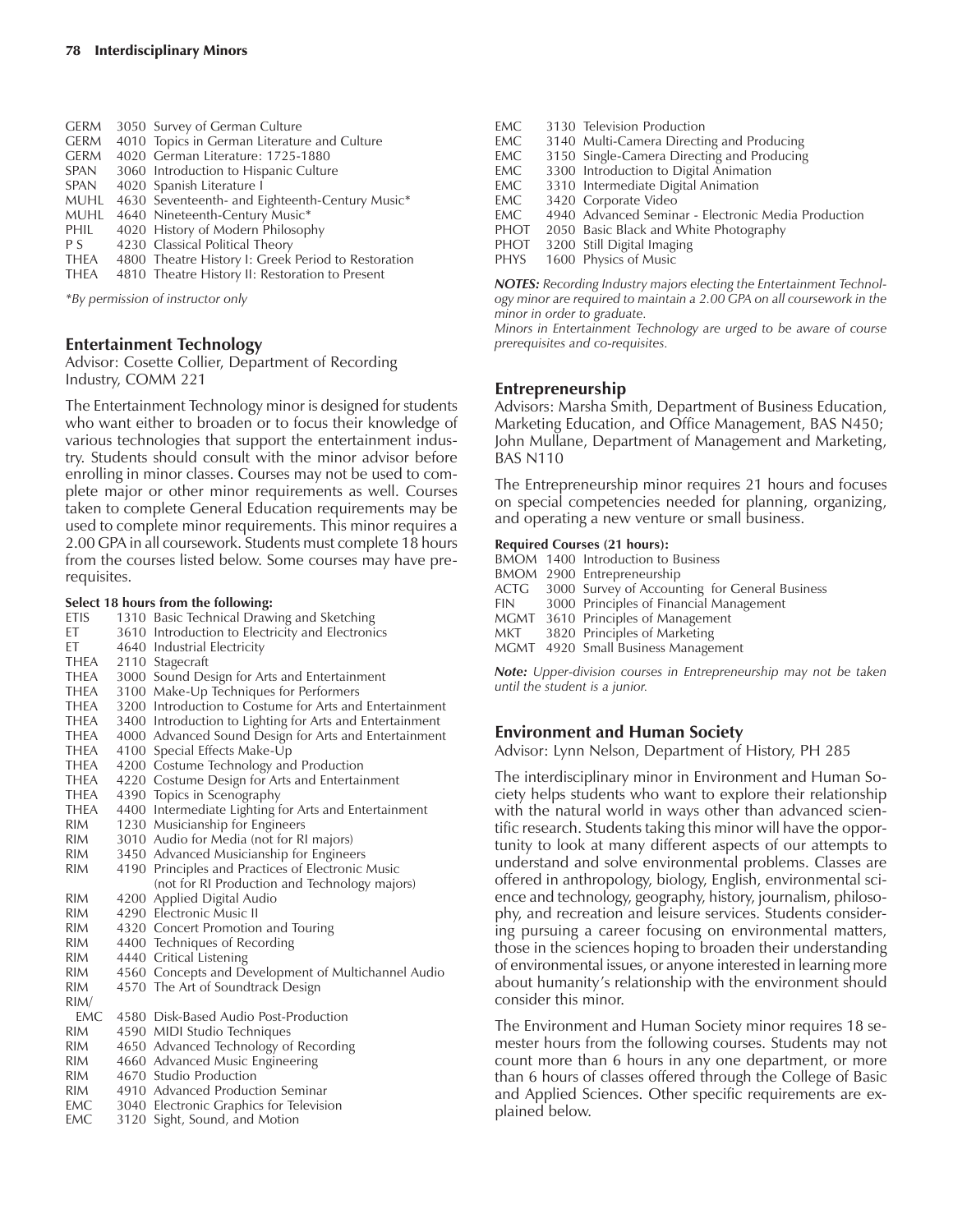**Select 18 hours from the following:**<br>**BIOL** 3070 Biology Seminar on E 3070 Biology Seminar on Environmental Problems\* BIOL 3220 Environmental Regulations and Compliance<br>BIOL 3240 Introduction to Evolution\* BIOL 3240 Introduction to Evolution\*<br>BIOL 4331-4333 Biome Analysis\* 4331-4333 Biome Analysis\* BIOL 4540 Topics in Environmental Education EST 2810 Introduction to Environmental Science\*<br>ENGL 3300 Native American Literature 3300 Native American Literature ENGL 4850 Selected Topics in Literature and Language\*\*\* GEOG 1030 Physical Geography GEOG 3120 Geography of Tennessee\*\* GEOG 3410-3470 Geography of the United States and Canada, Latin America, Europe, Asia, the Former Soviet Union, Africa\*\* GEOG 4280 Special Problems and Topics in Geography\*\*\* GEOG 4310 Resource Management and Conservation<br>GEOG 4340 Historical Geography 4340 Historical Geography GEOG 4480 Recreational Geography GEOG 4500 Geography of the Middle East\*\* GEOG 4540 Geography of Native Americans\*\* HIST 3020 Topics in American History\*\*\*<br>HIST 3030 Topics in African American His HIST 3030 Topics in African American History\*\*\*<br>HIST 3040 Topics in American Cultural History\*\*\* 3040 Topics in American Cultural History\*\*\* HIST 3070 Topics in World History\*\*\* HIST 4640 Environmental History<br>REC 4580 Seminar: Outdoor Rec 4580 Seminar: Outdoor Recreation and Environmental Issues JOUR 3520 Specialized Journalism\*\*\* JOUR 3530 Feature Writing\*\*\*

- PHIL 4800 Readings in Philosophy\*\*\*
- ANTH 3310 Human Origins<br>ANTH 3720 Cultural Ecology
- 3720 Cultural Ecology
- ANTH 4620 Environmental Archaeology

*\*Environmental science class; students must complete 3 hours from one of these courses.*

*\*\*Regional geography class. Students can only count 3 hours toward a minor.*

*\*\*\*Special topics class. Content and projects must meet the mission of the Environment and Human Society minor. Check with the minor advisor for the applicability of each class.*

#### **Film Studies**

Advisor: Robert Holtzclaw, Department of English, PH 352

An interdisciplinary minor in Film Studies is designed to enhance the educational opportunities available to students interested in learning about and through film. Courses in the minor focus on various issues connected to narrative, theory, style, and assorted social/cultural concerns.

To fulfill requirements for the minor, a student will complete 18 hours (six courses) from those listed below. No more than 9 hours (three courses) should be taken in any single department, and courses from at least three of the participating departments should be included in the 18-hour total.

#### **Select 18 hours from the following:**

- ANTH 3640 Visual Anthropology
- COMM 3300 Communication Theory, Culture, and Films
- ENGL 3080 Women and Film
- ENGL 3650 Literature and Film<br>ENGL 3660 Film Genre
- 3660 Film Genre
- ENGL 3670 Film History
- ENGL 4650 Film Theory and Criticism<br>ENGL 4860 Special Topics in Film Stud
- 4860 Special Topics in Film Studies (topic varies; may be repeated)

| <b>FREN</b> | 4020 Topics in French Film                          |
|-------------|-----------------------------------------------------|
| <b>HUM</b>  | 3500 Latino Images in U.S. Film                     |
| <b>HUM</b>  | 4550 The Grail Legend in Film and Literature        |
| HIST        | 3170 History of the American South in Film          |
| HIST        | 3180 History of Modern War in Film                  |
| IOUR/       |                                                     |
| EMC.        | 3000 Introduction to Motion Pictures                |
| PHIL        | 3600 Philosophy and Film                            |
| P S         | 3100 Politics and Film                              |
| P S         | 3200 British Government and Film                    |
| <b>RIM</b>  | 4570 The Art of Soundtrack Design                   |
| SOC.        | 4200 African American Film, Theatre, and Television |
|             | Images                                              |

*Note: Other film-related courses are sometimes offered which can be counted as part of the Film Studies minor with prior approval. Consult your schedule book or the Film Studies advisor to determine if such courses are available for a particular semester.*

#### **Global Studies**

Director: Douglas Heffington, PH 252 See page 87 for additional information.

#### **Great Books**

Advisor: Michael J. Neth, Department of English, PH 1002

The Great Books interdisciplinary minor is designed to offer students the opportunity to broaden their undergraduate education and supplement their own major field by studying the most important and influential texts in a number of different disciplines. Students will be presented with the ways in which some of the most significant books ever written shaped, altered, and influenced the formation of human civilization.

The Great Books minor requires a minimum of 18 hours of courses, with the provision that no more than 6 hours may be taken in a single department. The program advisor may approve the substitution of courses under some circumstances.

## **Required course (3 hours):**<br>PHIL 4600 Philosophy o

4600 Philosophy of History

#### **Electives (15 hours):**

- ANTH 3710 Topics in Anthropology<br>ENGL 3010 British Literature I
- 3010 British Literature I ENGL 3020 British Literature II
- 
- ENGL 3090 Nineteenth-Century Women Writers<br>ENGL 3100 Women Writers of the Twentieth Cer 3100 Women Writers of the Twentieth Century
- ENGL 3110 English Literature: The Medieval Period
- 
- ENGL 3120 English Literature: The Sixteenth Century 3130 English Literature: The Seventeenth Century
- ENGL 3210 English Literature: Restoration and Eighteenth Century
- 
- ENGL 3220 English Literature: 1790-1850
- 3230 English Literature: The Victorian Period
- ENGL 3310 Nineteenth-Century American Literature ENGL 3320 Twentieth-Century American Literature
- ENGL 3330 Southern Literature
- ENGL 3340 The Black Experience in Modern Afro-American Literature
- ENGL 3400 European Literature to 1400
- ENGL 3440 The Bible as Literature
- ENGL 4100 Browning and Tennyson<br>ENGL 4210 Literary Criticism
- 4210 Literary Criticism
- ENGL 4220 Backgrounds of Modern Literature
- ENGL 4240 Modern British Literature
- ENGL 4330 Histories and Comedies of Shakespeare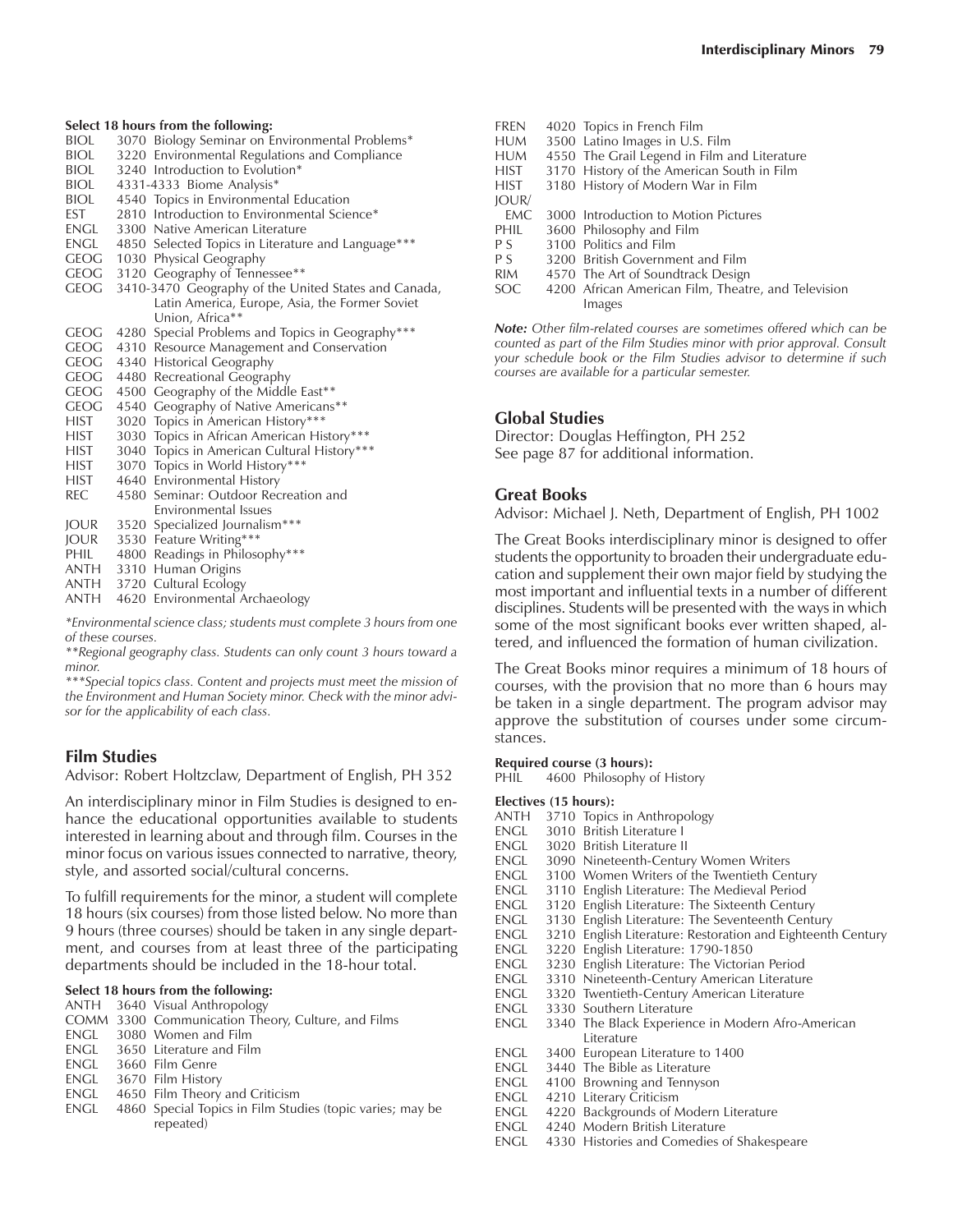- ENGL 4340 Tragedies of Shakespeare ENGL 4360 English Drama: 1475-1642 (excluding Shakespeare)
- ENGL 4420 European Literature: 1400-1800
- ENGL 4430 Modern European Literature
- ENGL 4460 Modern Novel
- ENGL 4470 Modern Drama
- ENGL 4610 Chaucer: The Canterbury Tales
- ENGL 4620 Milton
- ENGL 4630 The American Renaissance<br>HUM 2610 Foreign Literature in Transla
- 2610 Foreign Literature in Translation
- HIST 3020 Topics in American History
- HIST 3090 Topics in European History
- HIST 4410 Classical History PHIL 3200 Oriental Thought
- 
- PHIL 4010 History of Ancient and Medieval Philosophy<br>PHIL 4020 History of Modern Philosophy 4020 History of Modern Philosophy
- PHIL 4050 Nineteenth-Century Philosophy
- 
- PHIL 4200 Existentialiasm<br>PHIL 4300 American Philo 4300 American Philosophy
- PHIL 4400 Analytic Philosophy
- PHIL 4450 Marx and Marxism
- PHIL 4500 Philosophy of Science
- PHIL 4600 Philosophy of History (required for all students in the minor)
- P S 4230 Classical Political Theory<br>P S 4700 American Political Thoug
- 4700 American Political Thought
- P S 4920 Modern Political Theory<br>PSY 4490 Operant Conditioning (p
- 4490 Operant Conditioning (philosophy of B.F. Skinner's behaviorism)
- SOC 4150 Topics in Sociology<br>THEA 4800 Theatre History I: C
- 4800 Theatre History I: Greek Period to Restoration
- THEA 4810 Theatre History II: Restoration to Present
- U H Depending on whether the subject calls for close examination of important texts, some upper-division Honors courses may be designated as Great Books courses. Examples of Honors courses participating in the minor include "Legends of King Arthur" and "Great Books of the Middle Ages." U H 4600 Senior Interdisciplinary Seminar
- (Approved Great Books Topics Only)

#### **Non-College of Liberal Arts course:**

JOUR/RIM/EMC

3650 Free Expression, Mass Media, and the American Public JOUR 4800 Seminar in Media Issues

#### **Health Care Services**

Advisor: Margaret Fontanesi-Seime, Department of Social Work, PH 367

The minor in Health Care Services is interdisciplinary in nature with aging studies, human sciences, physical education, nursing, social work, and sociology courses. Consisting of both traditional and pre-health science coursework, the program is designed to meet the needs of students wishing to work in a variety of health care settings.

Eighteen semester hours are required to complete the minor in Health Care Services.

#### **Select 18 hours from the following:**

- N FS 3260 Community Nutrition
- N FS 3280 Nutrition in Health Promotion
- HLTH 2600 Introduction to Health Professions
- HLTH 4270 Bioethical Issues in Health Education
- HLTH 4340 Wellness and Healthy Lifestyles<br>PSY 4050 Applied Psychopharmacology
- 4050 Applied Psychopharmacology
- PSY 4650 Health Psychology
- S W 4640 Health: Organizations, Policy, and Ethics<br>SOC 4040 Health Care Delivery Issues
- 4040 Health Care Delivery Issues
- SOC 4090 Health Care Management<br>SOC 4360 Medical Sociology
- SOC 4360 Medical Sociology<br>SOC 4900 Sociology Internsh
- 4900 Sociology Internship: Health Care Setting

### **Latin American Studies**

Advisor: Oscar Diaz, Department of Foreign Languages and Literatures, BDA 326

The minor in Latin American Studies is designed to increase students' awareness of the Latin American countries and their cultures, languages, arts, geography, history, and economic and political status. The minor requires 18 semester hours. **Note:** All students minoring in Latin American Studies are required to complete SPAN/GEOG/ART/ANTH/SOC/P S 2105 Introduction to Latin American Studies. In addition, all students are required to complete Intermediate Spanish II (SPAN 2020) or equivalent. SPAN 2010 and 2020 cannot count for both a Spanish major and a Latin American Studies minor. SPAN 2010 and 2020 may count for the B.A. degree language requirement and a Latin American Studies minor.

### **Required courses (6 hours):**

SPAN/GEOG/ART/ANTH/SOC/PS

- 2105 Introduction to Latin American Studies
- SPAN 2020 Intermediate Spanish II (or equivalent)

#### **Electives (12 hours):**

| $r_{\text{rel}}$ |                                                                    |
|------------------|--------------------------------------------------------------------|
|                  | ANTH 3512 Peoples and Cultures of South America                    |
|                  | ANTH 3513 Peoples and Cultures of Mexico and Central America       |
|                  | ANTH 3521 Mesoamerican Archaeology                                 |
| ART              | 3871 Mesoamerican Art                                              |
| ART              | 3872 Andean Art                                                    |
| ART              | 3880 Latin American Art                                            |
|                  | ECON 4470 Economic Development of the Third World                  |
| GEOG             | 3420 Geography of Latin America                                    |
| HIST             | 4480 South America                                                 |
| HIST –           | 4490 Mexico and the Caribbean                                      |
| HIST             | 4510 Colonial Latin America                                        |
| HIST —           | 4520 Modern Latin America                                          |
| HIST             | 4530 Latin American-United States Relations                        |
| P S              | 3210 International Relations                                       |
| P S              | 3900 Latin American Politics                                       |
| span             | 2010 Intermediate Spanish I                                        |
| span             | 3060 Introduction to Hispanic Culture                              |
| span             | 4040 Latin American Literature I                                   |
| span             | 4050 Latin American Literature II                                  |
| SPAN             | 4060 Special Topics in Hispanic Studies                            |
| SPAN             | 4090 Special Topics in Latin American Literature or                |
|                  | Culture                                                            |
| SPAN             | 4910 Directed Readings in Latin American Literature<br>and Culture |
|                  |                                                                    |

COMM 3560 Intercultural Communication

*Directed readings or special topics in any pertinent department may be pursued with prior approval of the instructor involved and the Latin American Studies advisor.*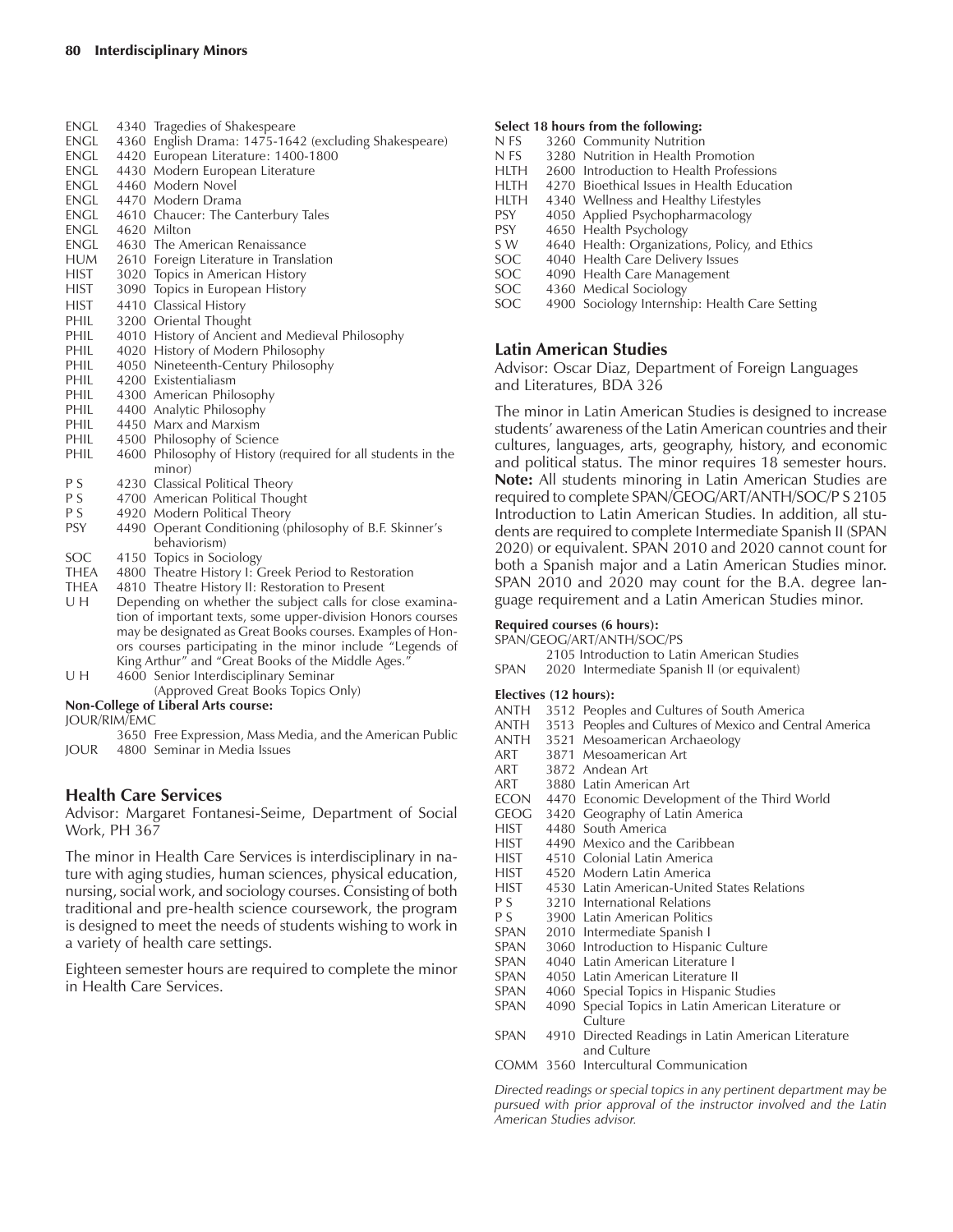#### **Linguistic Studies**

Advisor: Richard Morris, Department of Foreign Languages and Literatures, BDA 332

The minor in Linguistic Studies exposes students to the many ways that humans use and interact with language. Students are presented with a comprehensive view of how linguistics is examined in the disciplines of anthropology, English, psychology, communication studies, communication disorders, classical and modern languages, and philosophy. Courses are grouped into three categories: required courses (descriptive linguistics, psycholinguistics, sociolinguistics), guided electives, and general electives. Upon completing the minor, the student should have broad knowledge of linguistics and linguistic principles, as well as specific knowledge relating to a chosen language of focus. The minor requires 18 credit hours. NOTE: Relevant directed readings, independent study, special topics, or internships in any pertinent department may be pursued towards the minor with prior approval of the minor advisor. Students with transfer credit in a modern or classical language not offered at Middle Tennessee State University may request a substitution from the advisor.

#### **Required courses (9 hours):**

#### **Descriptive Linguistics (3 hours from the following):**

- CDIS 3150 Phonetics<br>CDIS 3400 Anatomy
- CDIS 3400 Anatomy and Function of the Speech Mechanism<br>ENGL 3570 Introduction to Linguistics
- 3570 Introduction to Linguistics
- ENGL 4510 Modern English Grammar and Usage
- SPAN 3120 Spanish Phonetics and Pronunciation

#### **Psycholinguistics (3 hours from the following):**

- CDIS 3250 Speech and Language Development\*
- PSY 4820 Psychology of Language

*\*Students must take a section of CDIS 3250 that is designated for CDIS majors.*

#### **Sociolinguistics (3 hours from the following):**

- ANTH 3410 Linguistic Anthropology
- COMM 3225 Gender Communication
- COMM 3560 Intercultural Communication

#### **Guided Electives (6 hours):**

| FREN        | 1010, 1020 | Elementary French I, II               |
|-------------|------------|---------------------------------------|
| <b>FREN</b> | 2010, 2020 | Intermediate French I, II             |
| <b>FREN</b> | 3010       | Advanced Conversation and Composition |
| <b>FREN</b> | 3040       | Intensive Conversational French       |
| <b>GERM</b> | 1010, 1020 | Elementary German I, II               |
| <b>GERM</b> | 2010, 2020 | Intermediate German I, II             |
| <b>GERM</b> | 3010, 3020 | Advanced Composition and Conversation |
| ITAL        | 1010, 1020 | Elementary Italian I, II              |
| <b>JAPN</b> | 1010, 1020 | Elementary Japanese I, II             |
| <b>JAPN</b> | 2010, 2020 | Intermediate Japanese I, II           |
| <b>JAPN</b> | 3010, 3020 | Advanced Japanese                     |
| LATN        | 1010, 1020 | Elementary Latin I, II                |
| LATN        | 2010, 2020 | Intermediate Latin I, II              |
| <b>PORT</b> | 1010, 1020 | Elementary Portuguese I, II           |
| <b>PORT</b> | 2010, 2020 | Intermediate Portuguese I, II         |
| <b>RUSS</b> | 1010, 1020 | Elementary Russian                    |
| <b>RUSS</b> | 2010, 2020 | Intermediate Russian I, II            |
| SPAN        | 1010, 1020 | Elementary Spanish I, II              |
| <b>SPAN</b> | 2010, 2020 | Intermediate Spanish I, II            |
| <b>SPAN</b> | 3010, 3020 | Advanced Spanish I, II                |

#### **General Electives (3 hours):**

| CDIS.       | 3050 | Introduction to Communication Disorders  |
|-------------|------|------------------------------------------|
| COMM 3300   |      | Communication Theory, Culture, and Films |
| engl        | 4530 | History of the English Language          |
| engl        | 4570 | Special Topics in Linguistics            |
| PHIL        | 4350 | Philosophy of Language                   |
| <b>PSY</b>  | 4040 | Introduction to Cognitive Psychology     |
| <b>SPAN</b> | 4010 | History of the Spanish Language          |
|             |      |                                          |

*NOTE: Alternately the student may choose any required course as an elective. Guided electives may not be taken as general electives.*



#### **Media, History, and Culture**

Advisor: Kristine McCusker, Department of History, PH 285

The minor in Media, History, and Culture consists of 18 hours. Two core history courses are required—HIST 4070, 4130, or 4740 and HIST 3050 or 4760. Students who have not had JOUR/EMC 1020 must take it also; history majors must substitute JOUR/EMC 1020 for one of the core history courses. Journalism and Electronic Media Communication majors must select their four electives from College of Liberal Arts courses. No more than two courses may be taken for minor credit from any one department.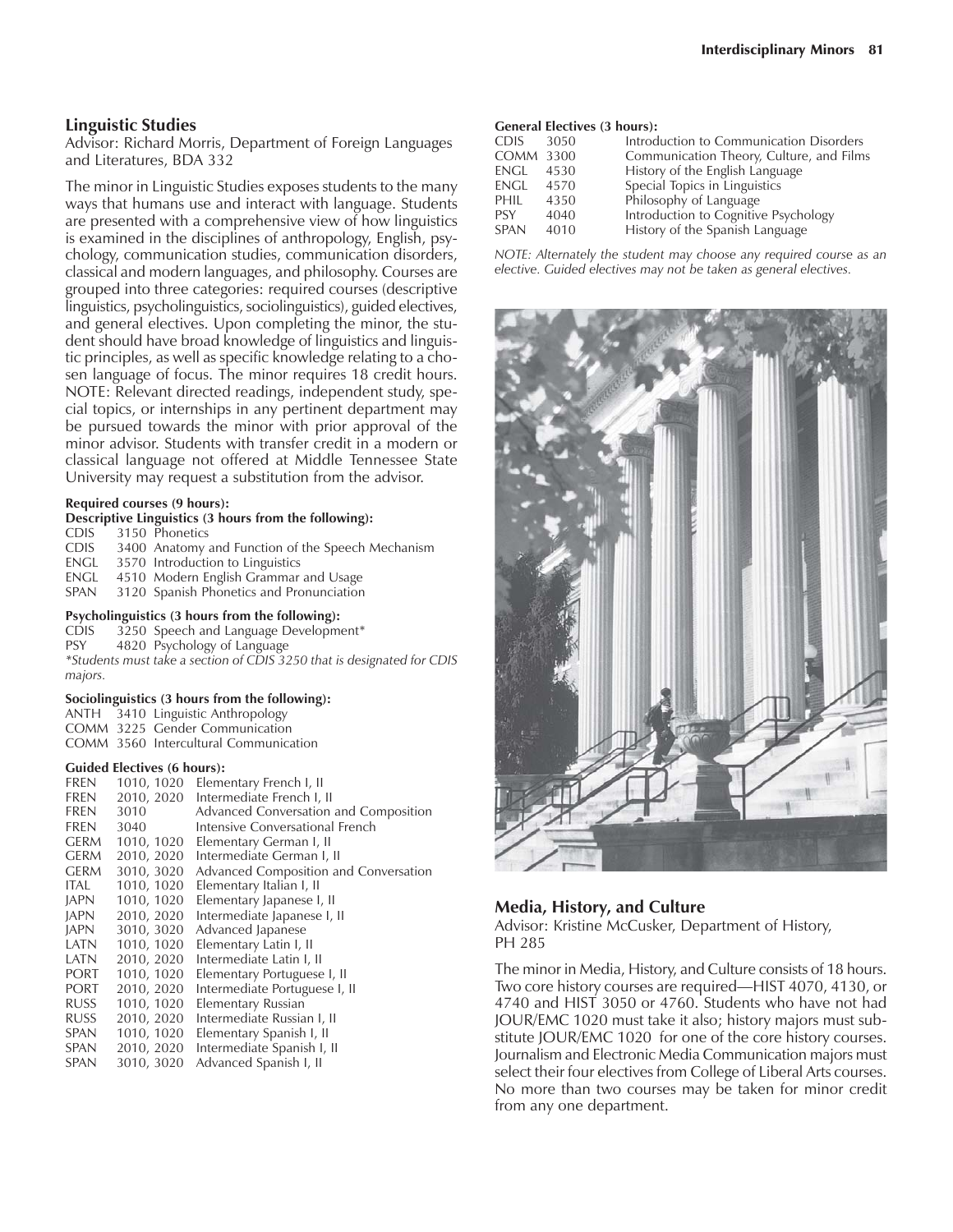**Required courses (6 hours)\*:**

HIST 4070 Modern America, Post-1945 OR HIST 4130 The Sunbelt OR HIST 4740 American Cultural and Intellectual History HIST 3050 Topics in Southern Studies OR HIST 4730 American Social History

*\*History majors must substitute JOUR/EMC 1020 for one of the history core.*

#### **Electives (12 hours):**

| ENGL | 3080 Women and Film                                 |
|------|-----------------------------------------------------|
| engl | 3610 Survey of Popular Culture                      |
| engl | 3650 Literature and Film                            |
| engl | 3660 Film Genre                                     |
| engl | 3670 Film History                                   |
| ENGL | 4650 Film Theory and Criticism                      |
| engl | 4860 Special Topics in Film Studies                 |
| HIST | 3050 Topics in Southern Studies                     |
| HIST | 4070 Modern America, Post-1945                      |
| HIST | 4130 The Sunbelt                                    |
| HIST | 4740 American Cultural and Intellectual History     |
| HIST | 4760 America Divided: Race, Class, and Gender       |
| muhl | 3670 History of Popular Music in America            |
| PHIL | 3600 Philosophy and Film                            |
| P S  | 3100 Politics and Film                              |
| P S  | 3320 Public Opinion                                 |
| SOC  | 3320 Public Opinion and Propaganda                  |
| SOC  | 4170 The Social Context of Southern Music           |
| SOC. | 4200 African American Film, Theatre, and Television |
|      | Images                                              |
| thea | 4810 Theatre History II: Restoration to Present     |
|      | <b>Non-College of Liberal Arts courses:</b>         |
|      | JOUR/EMC 1020 Understanding Mass Media              |
|      | IOUR/EMC 3000 Introduction to Motion Pictures       |

| <b>IOUR/EMC</b>  | 3000 Introduction to Motion Pictures      |
|------------------|-------------------------------------------|
| <b>IOUR/RIM</b>  | 3100 Music as Popular Culture             |
| <b>JOUR/EMC</b>  | 3510 Media History and American Culture   |
| <b>JOUR/RIM/</b> |                                           |
| <b>EMC</b>       | 3650 Free Expression, Mass Media, and the |
|                  | American Public                           |
| <b>RIM</b>       | 3000 History of the Recording Industry    |
| UH               | 4600 Senior Interdisciplinary Seminar:    |
|                  | Literature and Television                 |
| <b>WMST</b>      | 4204 Symposium: Women and Television      |
|                  |                                           |

*NOTE: Mass Communication courses cannot be taken for minor credit by Journalism and Electronic Media Communication majors.*

### **Medieval Studies**

Advisor: Louis Haas, Department of History, PH 223

The minor in Medieval Studies allows students to pursue their interest in the Middle Ages by taking courses in a combination of academic disciplines, including history, English, foreign languages, and philosophy. A student may earn no more than 3 hours credit toward the minor in the same department or discipline in which he/she is taking a major. No course may be taken for both major and minor credit.

#### **Select 18 hours from the following:**

- ENGL 3110 English Literature: The Medieval Period
- ENGL 3400 European Literature to 1400<br>ENGL 4610 Chaucer: The Canterbury Ta
- 4610 Chaucer: The Canterbury Tales
- FREN 4050 Topics in Medieval and Renaissance French Literature
- HIST 4210 Middle Ages
- HIST 4220 Renaissance Europe
- HIST 4420 The Medieval Mediterranean World

| <b>HUM</b>  | 3950 Women in the Middle Ages                        |
|-------------|------------------------------------------------------|
| LATN        | 1010 Elementary Latin I                              |
| LATN        | 1020 Elementary Latin II                             |
| PHIL        | 4010 History of Ancient and Medieval Philosophy      |
| <b>SPAN</b> | 4070 Special Topics in Spanish Literature or Culture |
| U H         | 4600 Senior Interdisciplinary Seminar:               |
|             | The Medieval Experience                              |

## **Native American Studies**

Advisor: Kevin E. Smith, Department of Sociology and Anthropology, BLH 2003

The minor in Native American Studies draws upon the resources of art, English, geography and geology, history, and sociology and anthropology to provide a comprehensive examination of the prehistory, history, culture, literature, art, and contemporary issues of Native Americans. The minor in Native American Studies requires 18 credit hours, including 3 hours of required courses, and 15 hours of general electives from the list below. **Note:** ANTH 4910, ART 3870, ART 4960, GEOG 4280, and U H 3500 (directed, independent study, or variable topics courses) cannot be applied towards this minor without prior approval of the minor advisor. No more than 3 hours of these courses may be applied towards the minor.

#### **Required Course (3 hours):**

SOC 4240 Race and Ethnic Relations

#### **Electives (15 hours):**

- ANTH 3515 Peoples and Cultures of Native North America
- ANTH 3520 North American Prehistoric Archaeology
- ANTH 4910 Special Projects
- ART 3870 Native American Art
- ART 4960 Independent Studies in Art History
- ENGL 3300 Native American Literature
- ENGL 4850 Selected Topics in Literature/Language: Native American Literature
- GEOG 4280 Special Problems and Topics in Geography
- GEOG 4540 Geography of Native Americans
- HIST 4690 Native American History<br>U H 3500 Junior Interdisciplinary S
- 3500 Junior Interdisciplinary Seminar

## **Paralegal Studies**

Advisors: Clyde Willis, Department of Political Science, PH 255; John R. Vile, Department of Political Science, PH 209A

The Paralegal Studies minor is designed for those who do not plan to attend law school but who would like to work as legal assistants in law offices. Such assistants typically do legal research and handle routine legal matters under the supervision of attorneys. The minor requires a total of 30 hours, but where appropriate, students are permitted to double count classes in their major and minor. There is no limit on the number of hours a student may take in a single discipline. Students interested in this minor should contact an advisor in the Political Science Department as early in their careers at MTSU as possible.

#### **Required courses (15 hours):**

P S 2440 Law and the Legal System PLEG 3010 Litigation PLEG 3410 Family Law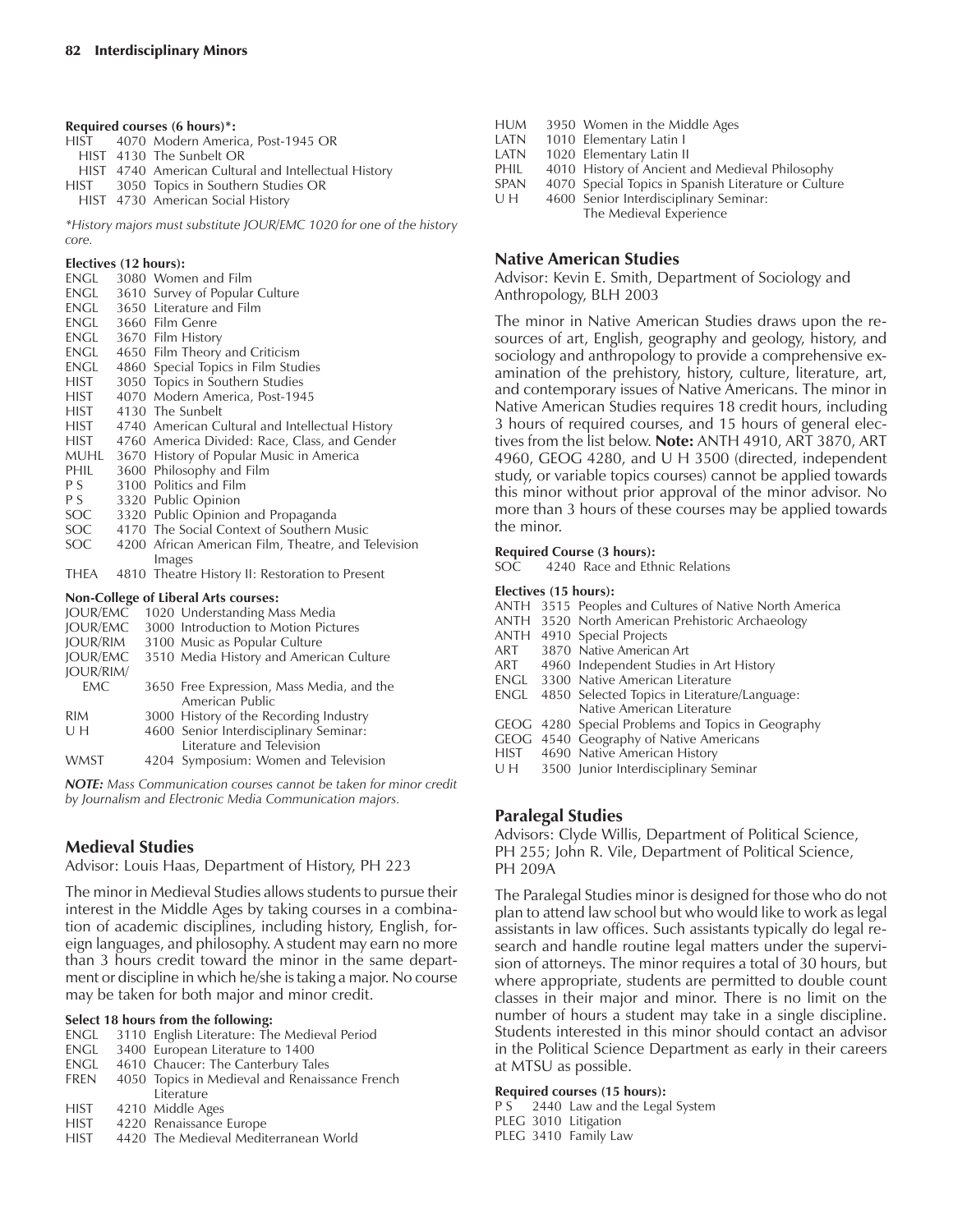PLEG 3420 Torts P S 3530 Legal Writing and Research

#### **Electives (6 hours):**

|  | PLEG 4010 Internship                       |
|--|--------------------------------------------|
|  | P S 4590 Administrative Law                |
|  | BLAW 3400 Legal Environment of Business    |
|  | BLAW3430 Commercial Law                    |
|  | BLAW3460 Insurance Law                     |
|  | BLAW4420 Estate Administration             |
|  | BLAW4470 Real Estate Law                   |
|  | BLAW 4490 Industrial Relations Legislation |
|  | BLAW4500 Employment Discrimination Law     |
|  | RIM 3700 Copyright Law                     |
|  | CJA 2400 The Judicial Process              |
|  | CIA 3250 Criminal Law                      |
|  |                                            |

## **Students must also meet the following collateral requirements (9 hours):**

2010 American Government and Politics BMOM 1550 Introduction to Word Processing Skills OR

BMOM 2330 Word Processing Concepts

INFS 2200 Introduction to Microcomputing

#### **Russian Studies**

Advisor: Andrei Korobkov, Department of Political Science, PH 251

The Russian Studies minor is designed to increase students' knowledge and understanding of the politics, history, geography, culture, and language of Russia and Eastern Europe.

The minor consists of 18 semester hours. No course may be counted for both major and minor credit. Students must abide by policies (including prerequisites) and prohibitions established by their departments in their major fields. A student may take no more than 6 hours in a single department (9 in Political Science) unless he/she surpasses the required 18 hours (Study Abroad programs in Russia, the post-Soviet state, or Eastern Europe or the Special Topics courses dealing with that region will not count toward this limit).

## **Required courses (9 hours):**<br>P.S. 3770. The Former So

3770 The Former Soviet Union

#### **Plus two of the following:**

- HIST 4330 Russia to the Twentieth Century
- HIST 4340 Russia in the Twentieth Century
- GEOG 3460 Geography of the Former Soviet Union
- P S 3790 Eastern European Politics
- RUSS 1010 Elementary Russian I
- RUSS 1020 Elementary Russian II
- ENGL 4850 Selected Topics in Literature and Language

#### **Electives (9 hours):**

#### **Foreign Languages and Literatures**

- RUSS 1010 Elementary Russian I
- RUSS 1020 Elementary Russian II RUSS 2010 Intermediate Russian I
- RUSS 2020 Intermediate Russian II
- 

#### **Geosciences**

GEOG 3460 Geography of the Former Soviet Union

#### **History**

- HIST 4330 Russia to the Twentieth Century
- HIST 4340 Russia in the Twentieth Century
- **Both of the above or one of the above and one of the following:**
- HIST 3150 Global History: 1945-1975
- HIST 4240 Europe: Absolutism and Enlightenment
- HIST 4270 Europe 1815-1900
- HIST 4280 Europe 1900-1939<br>HIST 4290 Europe Since 1939
- 4290 Europe Since 1939
- HIST 4840 World War II

- **Philosophy**  $4450$  Marx and Marxism
- PHIL 4800 Readings in Philosophy (approval of the minor advisor is required regarding the topic of study)

#### **Political Science**

- P S 3780 Study Abroad (approval of the minor advisor is required regarding the country of study)
- 
- P S 3790 Eastern European Politics<br>P S 4390 Special Topics in Political 4390 Special Topics in Political Science (approval of the minor advisor is required regarding the country of study)
- P S 4920 Modern Political Theory

#### **Or one of the above plus one of the following:**

- P S 4220 World Politics<br>P S 4240 American Fore
- P S 4240 American Foreign Policy<br>P S 4250 U.S. National Security Po
- 4250 U.S. National Security Policy

#### **Southern Studies**

Advisor: Robert Hunt, Department of History, PH 276

The Southern Studies minor provides a multidimensioned examination of a diverse geographical, historical, and cultural region called the South. The minor consists of 18 semester hours taught in five different departments. There are no required core courses. Students may take no more than three courses from any one of the participating departments and must take at least one course from three of the five participating departments. No course taken in the Southern Studies minor can count for credit in a student's major.

#### **Select 18 hours from the following:**

- ENGL 3330 Southern Literature
- ENGL 3340 The Black Experience in Modern Afro-American Literature
- ENGL 4010 Folklore
- EST 4760 Seminar in Environmental Science and Technology<br>EST 4810 Energy and the Environment
- 4810 Energy and the Environment
- GEOG 4340 Historical Geography
- GEOG 4470 Rural Settlement<br>HIST 3050 Topics in Souther
- 3050 Topics in Southern Studies (various courses are offered under this label—consult with minor advisor) HIST 3170 History of the American South in Film
- HIST 4150 The American South
- 
- HIST 4640 Environmental History
- HIST 4750 African American Social and Intellectual History SOC 4170 The Social Context of Southern Music